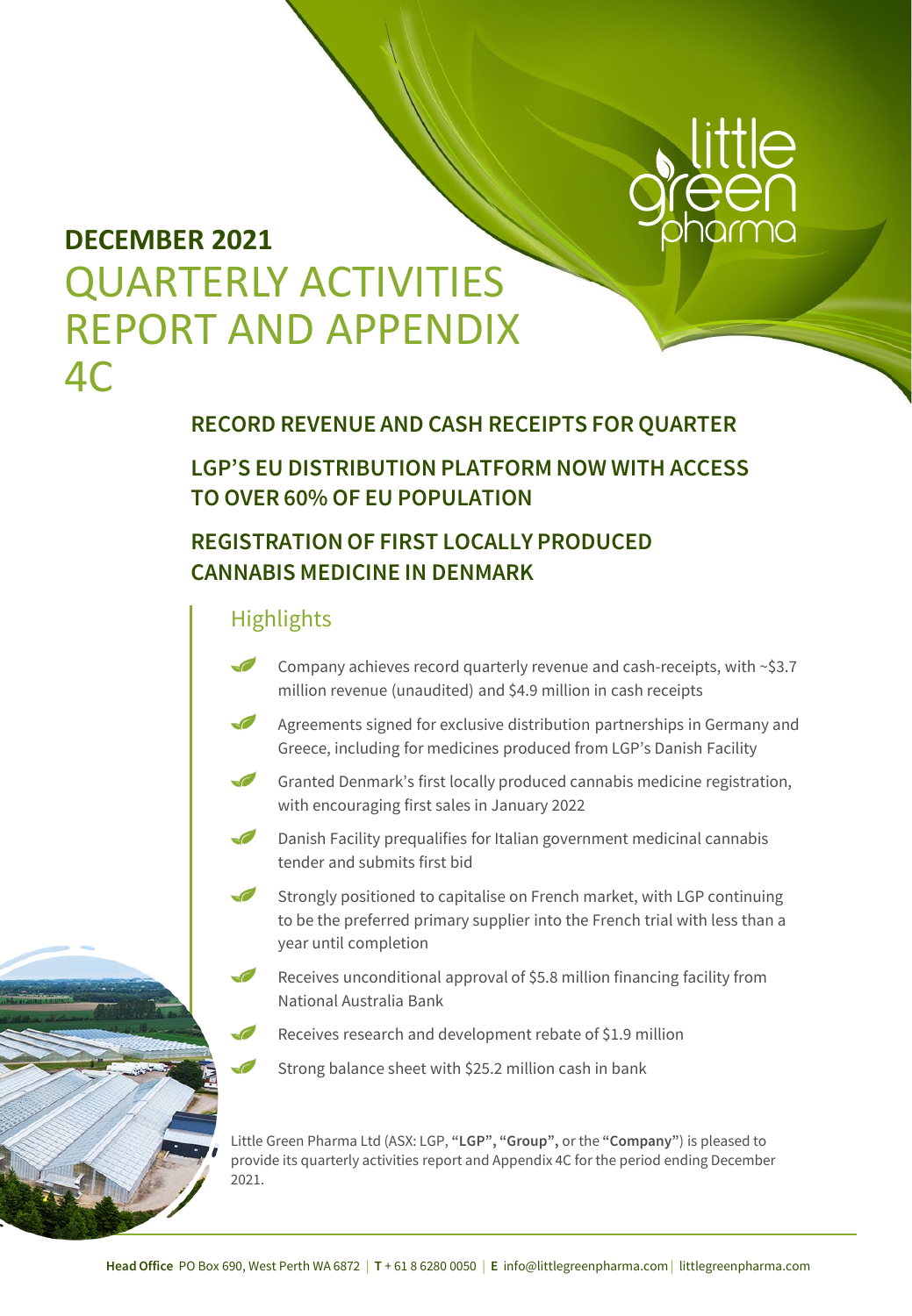



#### **Revenue and cash receipts**

During the Quarter, the Company achieved a record ~\$3.7 million in revenue (unaudited), an increase of over 15% from the previous quarter despite the cyclical reduction in sales normally experienced during the holiday period. This represents more than a 50% increase from the corresponding 2020 quarter.

LGP also generated record cash receipts of \$4.8 million in the Quarter, even after accounting for the \$0.9 million due in the previous quarter which was received in the first few days of Q2FY22.



### **Australian patient and prescriber results**

During the Quarter, the Company achieved a record number of 117 new prescribers, an average of 39 new prescribers per month. The Company is still awaiting new patient numbers from its wholesalers however anticipates new patients for the Quarter are likely to be lower than the previous quarter given the cyclical slowdown over the Christmas holiday period.



#### **International distribution**

In addition to supplying Demecan in Germany with close to \$750,000 worth of white label medicinal cannabis flower during the Quarter and registering Denmark's first locally produced cannabis medicine, LGP continued its negotiations with a range of other potential key distributors across the EU, the United Kingdom and the British Isles.

Post-Quarter end, LGP signed agreements for the distribution of LGP-branded cannabis medicines with two of these key distribution partners, being AMP Medical Products GmbH in Germany (see ASX announcement dated 19 January 2022) and PharmaServe Hellas SMSACI in Greece (see ASX announcement dated 21 January 2022).

LGP also prequalified its Danish Facility with the Italian government during the Quarter and in January 2022 participated in its first Italian tender, with tender award expected in February 2022. These government tenders represent the sole product pathway into Italy with only a very limited number of suppliers meeting the strict requirements for participation.

LGP continues to be the predominant supplier of medicinal cannabis products to the French Pilot trial (see ASX announcement dated 27 January 2021) which is also currently the only pathway for medicinal cannabis into France. With only a year to the end of the Pilot program and only four producers supplying into the Pilot, the Company has started investing in its post-Pilot positioning and further consolidating its close relationship with its distributor, Intsel Chimos.

During the Quarter, the Company also hosted Medezin Sp. S.o.o in connection with their vendor qualification of the Danish Facility, after the Company successfully submitted its dossier for product registration in Poland for cannabis medicines from its facilities (see ASX announcement dated 17 June 2021).

LGP now has supply pathways into Germany, France, Italy, Poland, Greece, and Denmark, which gives it access to over 265 million EU citizens, representing more than 60% of the EU population, and including four out of the five most populated countries in the EU.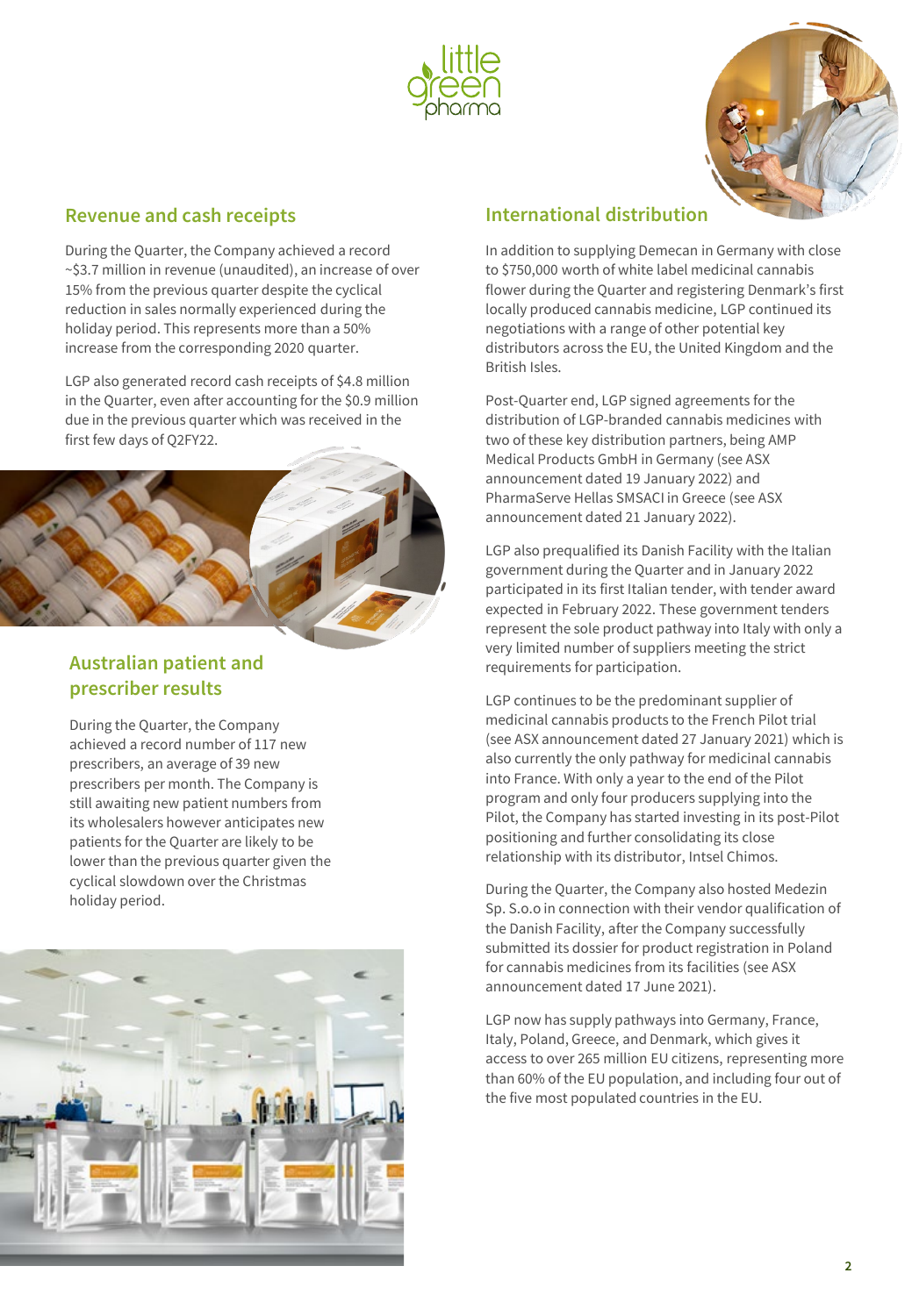



### **Registration of Denmark's first locallyproduced cannabis medicine**

In November 2021, LGP's "Billinol LGP 16" medicinal cannabis flower was approved for sale in Denmark. "Billinol LGP 16" is Denmark's first locally-produced cannabis medicine since legalisation in 2018 and follows a robust 2.5 years regulatory approval process with the Danish pharmaceutical authorities.

The Company has subsequently agreed wholesaling arrangements with subsidiaries of the two largest wholesalers in Europe, Nomeco (Phoenix Group) and Tjellesen Max Jenne (McKesson Europe) enabling the supply of Billinol in Danish pharmacies and hospitals, as well as a contract with Movianto to distribute product for the remainder of Scandinavia.

Prescriber interest in Billinol has been relatively strong given LGP is only one of two suppliers in Denmark, with the first Billinol medicines supplied to Danish patients early in January 2022 and the ramp-up of sales exceeding expectations.



### **GMP certification of analytical laboratory facility**

During the period, LGP Denmark received its GMP certificate to provide analytical testing services to third parties. There are currently no GMP certified cannabis testing laboratories in Denmark and a very limited number in Europe. As such LGP has commenced offering testing services to other Danish and European medicinal cannabis producers.

### **Online ordering platform with home delivery**

LGP has now completed the build of its new Australian online medicinal cannabis ordering platform with its launch expected in the coming weeks. The platform will streamline the ordering and delivery process and reduce delivery times down to  $1 - 2$  days for patients using an escript, with products being delivered directly to patients' homes.

#### **Research & Development update**

#### *The QUEST Initiative*

As of 31 December 2021, the QUEST Initiative and its 100+ participating doctors across Australia had successfully completed baseline recruitment of 3,365 participants. This achievement makes the QUEST Initiative the world's largest longitudinal study investigating the quality of life and health economics on patients with chronic disease who have been prescribed medicinal cannabis. LGP expects the study findings will produce independent, clinically valid, real-world quality of life and health economic analysis to help guide LGP's product development pipeline.

In line with its protocol, the QUEST Initiative has now ceased recruitment, with interim study findings expected to be available mid-2022. With the success of the first QUEST Initiative, in December 2021 LGP submitted for ethics approval for an expanded Global QUEST Initiative with recruitment expected to commence in Q3FY22.

#### *Clinical Studies*

During the Quarter, results from the LGP Classic 10:10 refractory pain study were accepted for publication in the peer-reviewed journal, "Medical Cannabis and Cannabinoids". These results represented successful clinical validation of LGP's Classic 10:10 product and comprised highly relevant clinical findings, given the patient cohort comprised cases where existing medications, including opioids, NSAIDs and steroids, had failed to provide relief.

#### *Successful pre-submission meeting with TGA for Schedule 3 registration*

On 21 December 2021, the Company held a presubmission meeting with the Therapeutic Goods Administration (TGA) during which it successfully presented its clinical trial strategy for its proposed Schedule 3 CBD medication. Based on this meeting, the Company now has a clear understanding of the pathway to product registration.

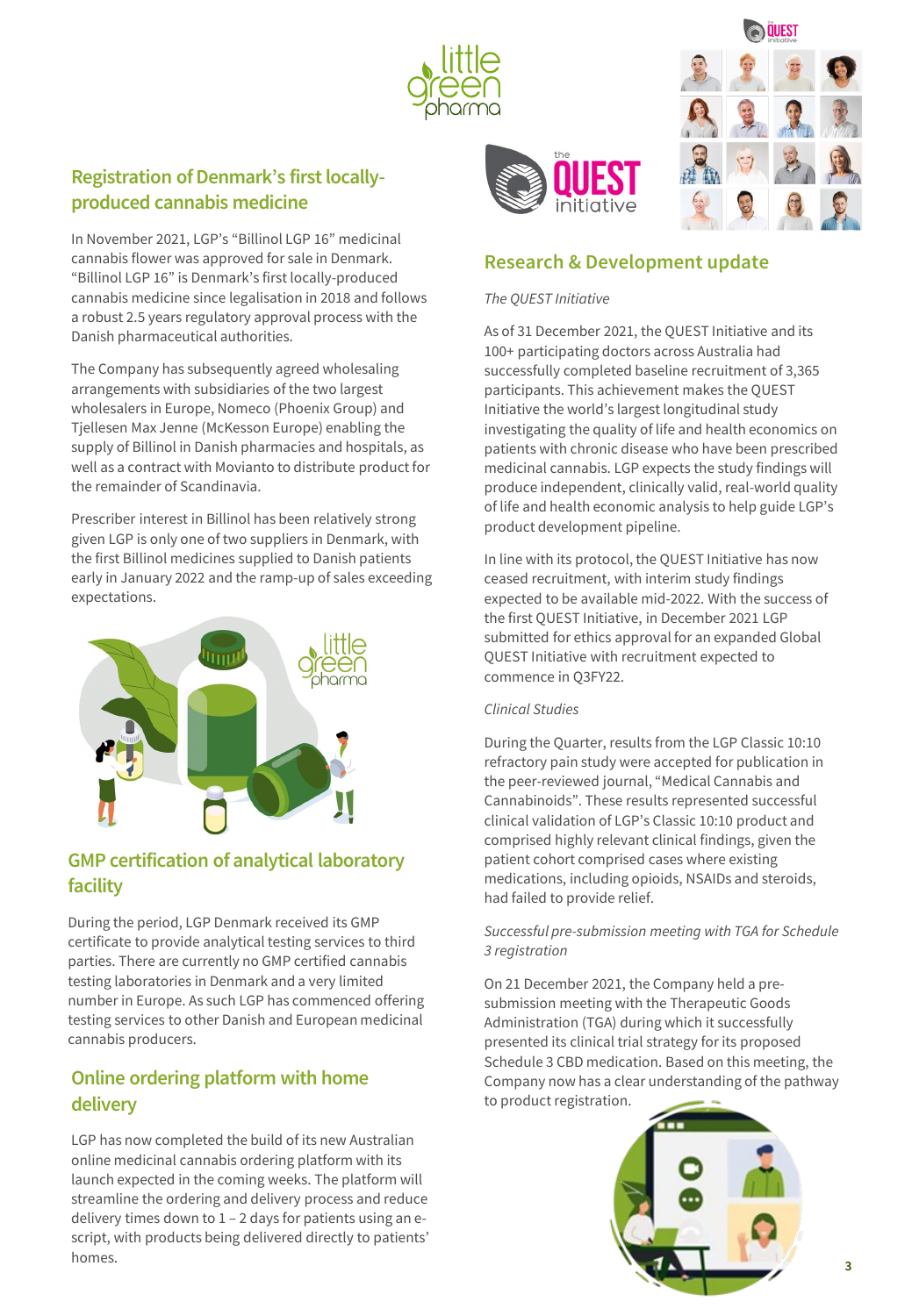



#### **Regulatory update**

On 18 January 2022, the TGA formally updated the medicinal cannabis industry on its implementation program requiring all foreign cannabis suppliers to comply with Australian Good Manufacturing Practices (GMP) standards when importing medicinal cannabis to Australia. The TGA has confirmed the regulatory change will come into effect from March 2022, with a yet-to-beconfirmed transition period for non-compliant suppliers. With both LGP's Australian and Danish facilities being GMP certified, these positive changes for patient safety should result in reduced competition for the Company from low-cost unregulated jurisdictions.



#### **Psychedelics business update**

During the reporting period, the Company's psychedelic subsidiary was renamed Reset Mind Sciences Limited and finalised the design of a stand-alone grow room for psilocybin mushrooms, with construction to commence imminently.

Planning also continued for a West Australian based clinical trial into psilocybin assisted psychotherapy, with the trial currently in protocol development phase. The Company has received an import permit from the Office of Drug Control for synthetic psilocybin to be used in the trial.



### **Quarterly financial highlights**

During the Quarter, the Company generated revenue of \$3.7 million (unaudited) and cash receipts of \$4.8 million.

The key cash flows during the Quarter included:

- Customer receipts of \$4.9 million;
- Receipt of R&D rebate of \$1.9 million;
- Capital expenditure of \$1.2 million associated with the GMP facility expansion in Australia and lighting and automation equipment in Denmark;
- Increased power costs associated with the Danish facility due to an increase in the electricity spot price; and
- Increased product dispensing costs associated with increased cash receipts for the Quarter.

Related party transactions during the Quarter comprised \$0.2 million in remuneration and allowances paid to the directors of the Company.

The Company has also received unconditional approval from National Australia Bank for a \$5.8 million financing facility, which comprises a \$3.8 million finance facility secured against its WA production facilities and a \$2.0 million equipment finance lease subject to finalisation of loan documentation.

In the coming quarter, LGP anticipates continued growth in sales, ~\$1.5 million to complete the Company's planned capex programs across the group and a reduction in opex costs as operations in Denmark are automated and right sized.

The Company finished the Quarter with cash of \$25.2 million. Given the above anticipated cash flows and limited remaining capex expenditure the Company expects to be in a strong position to fund further sales and marketing activities in the current and future quarters.

The Company completed its IPO in February 2020 and in accordance with the ASX Guidance Note 23, Appendix One to this report sets out the use of funds since admission to the ASX.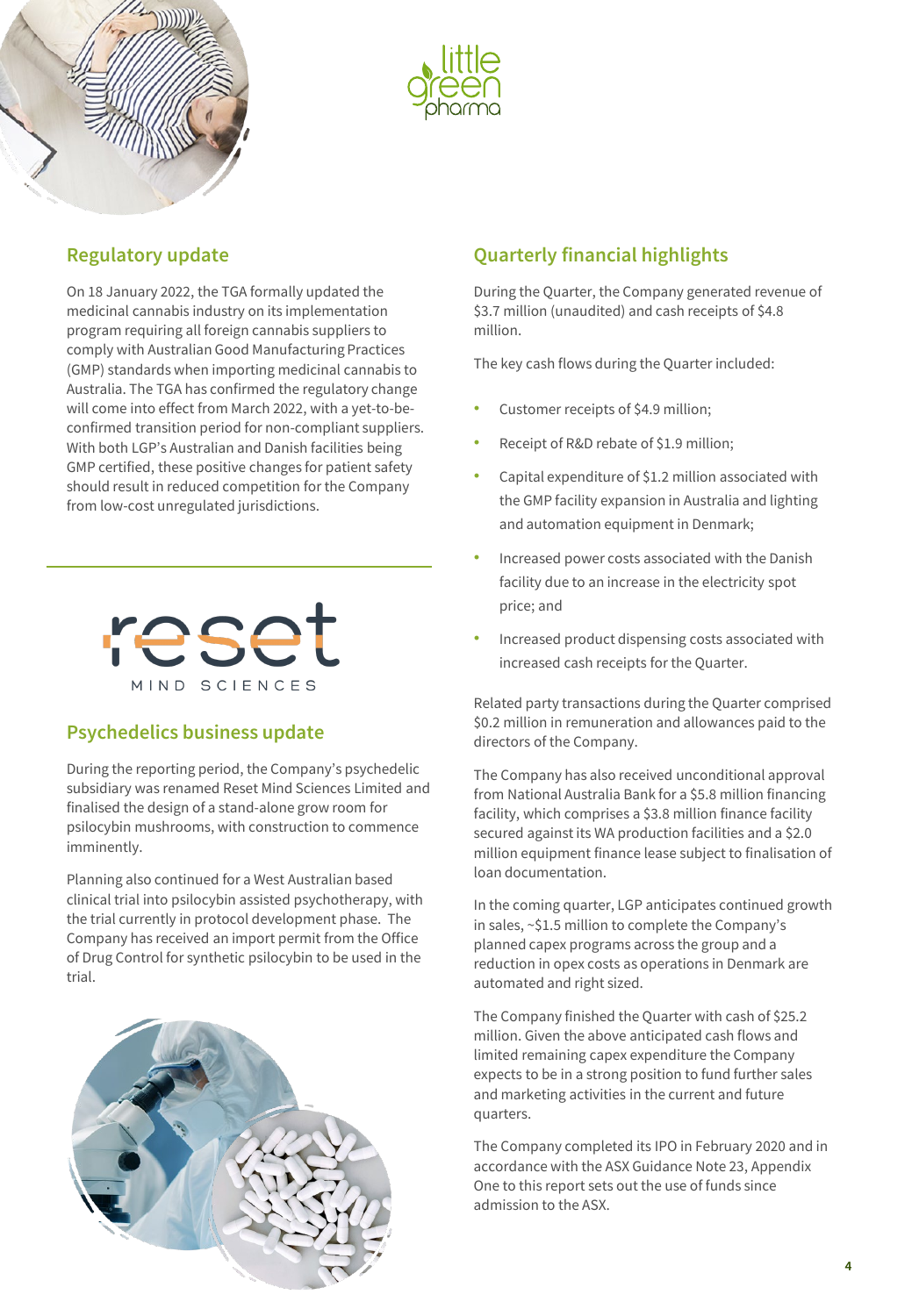

**ENDS**

#### **BY ORDER OF THE BOARD**

 $\overline{\phantom{a}}$ 

**Alistair Warren** Company Secretary

#### **For further information please contact:**

**Alistair Warren Company Secretary** Little Green Pharma **E**: [a.warren@lgp.global](mailto:a.warren@lgp.global) **T**: +61 8 6280 0050

**Fleta Solomon Chief Executive Officer** Little Green Pharma **E**: [f.solomon@lgp.global](mailto:fleta@lgpharma.com.au) **T**: +61 8 6280 0050



#### **About Little Green Pharma**

Little Green Pharma is a global, vertically integrated and geographically diverse medicinal cannabis business with operations from cultivation and production through to manufacturing and distribution.

The Company has two global production sites for the manufacture of its own-branded and white-label ranges of GMP-grade medicinal cannabis products, being a 21,500m2 cultivation and 4,000m2 GMP manufacturing facility capable of producing over 20 tonnes of medicinal cannabis biomass per annum located in Denmark (EU) and an indoor cultivation and manufacturing facility located in Western Australia capable of producing ~3 tonnes of medicinal cannabis biomass per annum.

Little Green Pharma products comply with all required Danish Medicines Agency and Therapeutic Goods Administration regulations and testing requirements. With a growing range of products containing differing ratios of active ingredients, Little Green Pharma supplies medical-grade cannabis products to Australian, European and overseas markets.

The Company has a strong focus on patient access in the emerging global medicinal cannabis market and is actively engaged in promoting education and outreach programs, as well as participating in clinical investigations and research projects to develop innovative new delivery systems.

For more information about Little Green Pharma go to: [www.littlegreenpharma.com](http://www.littlegreenpharma.com/)

#### **Help us be Green**

LGP investors are encouraged to go paperless and receive Company communications, notices and reports by email. This will ensure efficient communication during COVID-19 while also helping to reduce our costs and environmental footprint.

To easily update your communication preferences, visit: [www.computershare.com.au/easyupdate/lgp](http://www.computershare.com.au/easyupdate/lgp)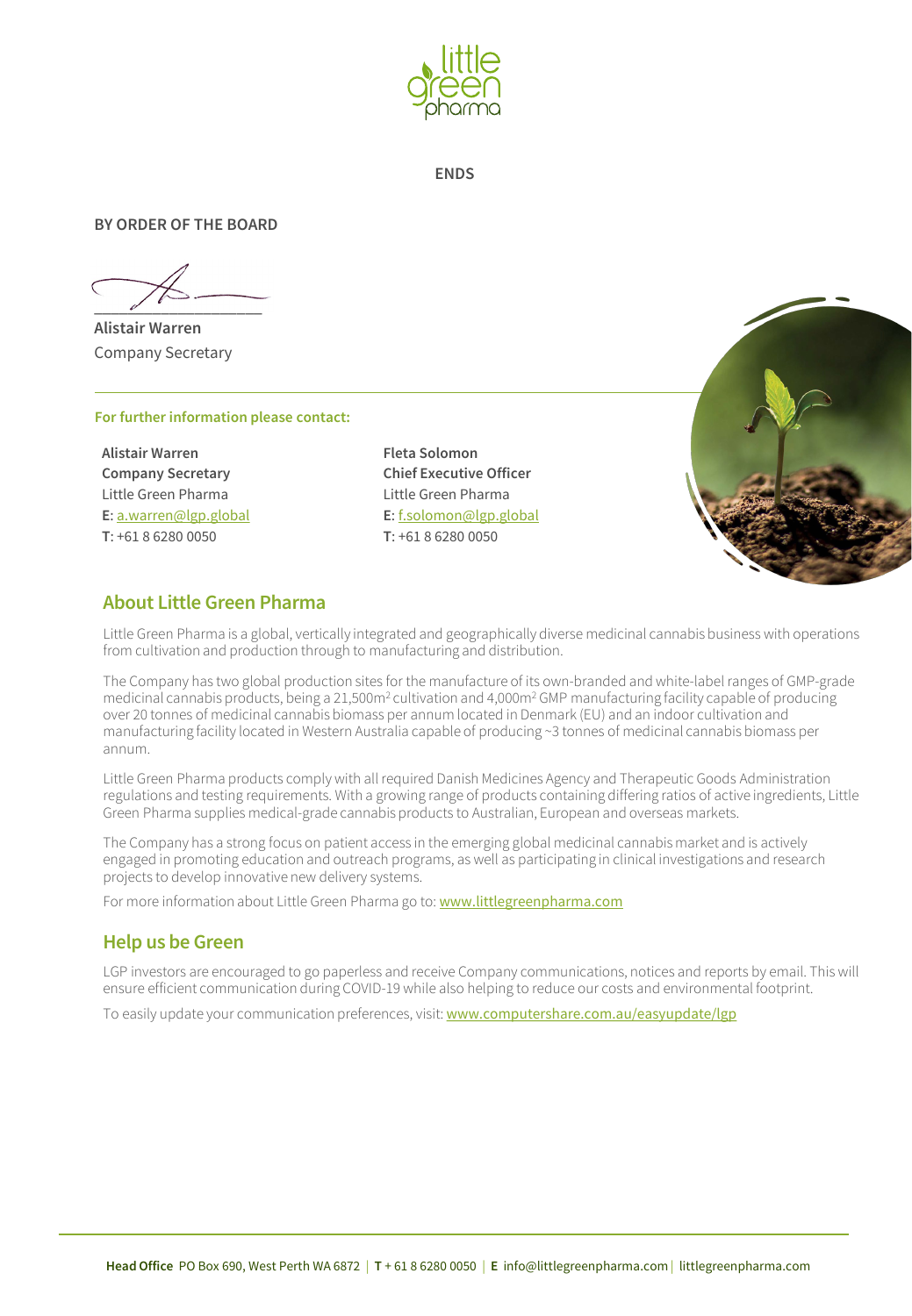# Little Green Pharma Ltd Appendix One to the Quarterly Activities Report



### 31 December 2021

### Reconciliation of the Use of Funds Statement from the Prospectus

|                              | Prospectus Use<br>of Funds | <b>Total Funds</b><br>used to<br>31 December 2021^ | Fund used in the<br>December 2021<br>Quarter^ |
|------------------------------|----------------------------|----------------------------------------------------|-----------------------------------------------|
|                              | \$A'000                    | \$A'000                                            | \$A'000                                       |
| Sales and Marketing          | 1,650                      | 4,163                                              | 721                                           |
| Research and Development     | 1,500                      | $3,529*$                                           | $362*$                                        |
| Systems implementation       | 1,500                      | 895                                                | 122                                           |
| Manufacturing site expansion | 1,500                      | 1,543                                              |                                               |
| <b>Education activities</b>  | 1,000                      | 1,240                                              | 254                                           |
| Regulatory compliance        | 500                        | 2,350                                              | 501                                           |
| International office costs   | 500                        | 522                                                | 45                                            |
| Inventory build up           | 850                        | 844                                                |                                               |
| Costs of the Offer           | 1,000                      | 1,223                                              |                                               |
| <b>Total Use of Funds</b>    | 10,000                     | 16,309                                             | 2,005                                         |

\*R&D is shown on a gross basis and excludes the R&D tax incentive

^ Note that funds received from income have also been attributed to these expense categories. Pursuant to ASX Guidance Note 23, this quarterly activity report sets out a comparison of the actual expenditure on the individual line items in the "use of funds" statement since the date of admission to the ASX against the prospectus lodged with ASIC in December 2019.

The variance in relation to the costs of the offer relates to higher than anticipated costs in relation to the preparation and drafting of the prospectus with a portion of the variance in relation to the regulatory compliance relating to costs associated with insurance, licencing and permitting. The other variances relate to the Prospectus Use of Funds being expected expenditure for the 12 months post IPO compared to the Total Funds Used to 31 December 2021 being for a period of 22 months.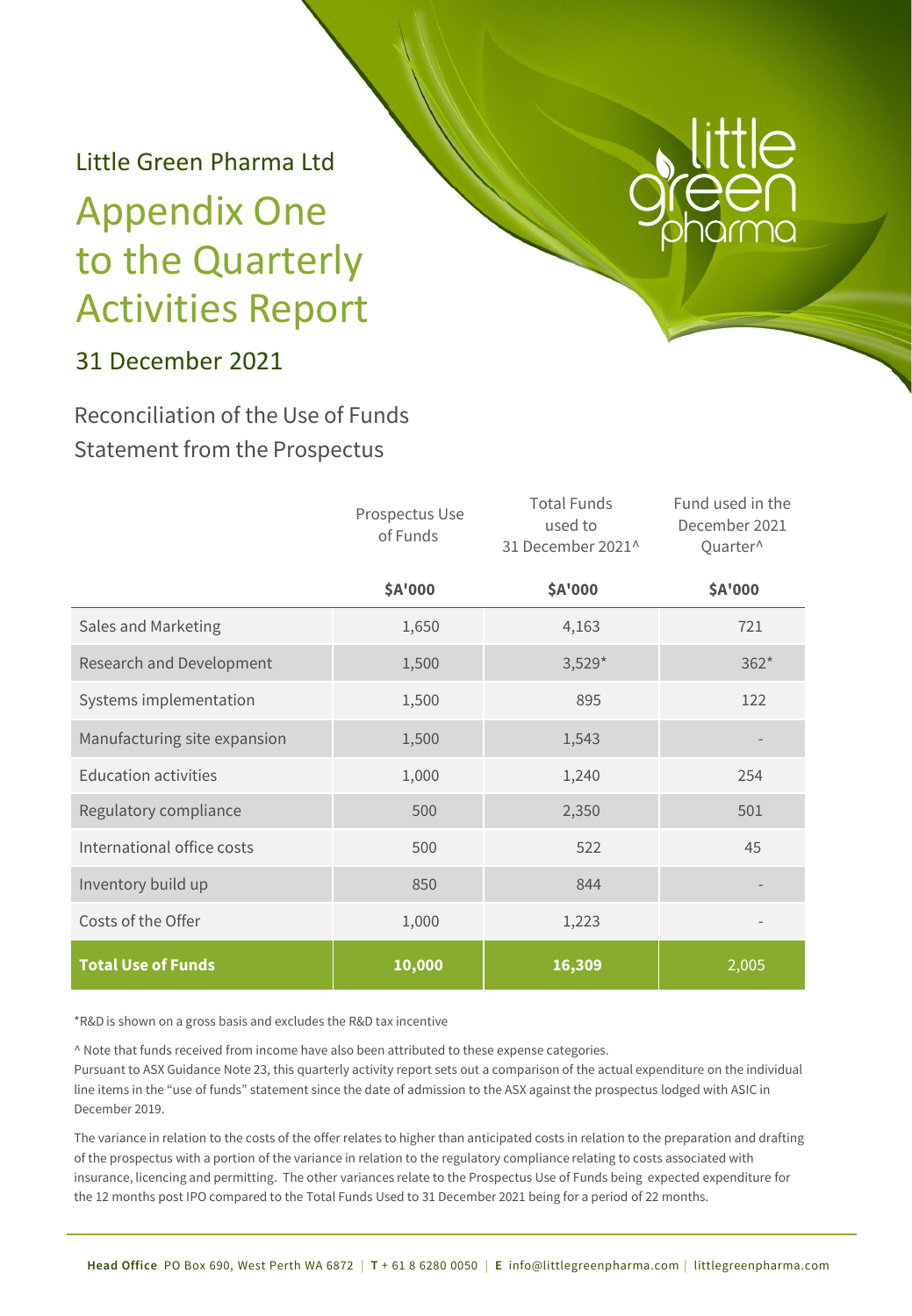### **Appendix 4C**

## **Quarterly cash flow report for entities subject to Listing Rule 4.7B**

#### **Name of entity**

Little Green Pharma Ltd

**ABN Quarter ended ("current quarter")**

44 615 586 215 31 December 2021

|     | <b>Consolidated statement of cash flows</b>         | <b>Current quarter</b><br>\$A'000 | <b>Year to date</b><br>$(6$ months)<br>\$A'000 |
|-----|-----------------------------------------------------|-----------------------------------|------------------------------------------------|
| 1.  | Cash flows from operating activities                |                                   |                                                |
| 1.1 | Receipts from customers                             | 4,853                             | 6,440                                          |
| 1.2 | Payments for                                        |                                   |                                                |
|     | research and development<br>(a)                     | (744)                             | (1, 313)                                       |
|     | product manufacturing and operating<br>(b)<br>costs | (3,920)                           | (6, 756)                                       |
|     | advertising and marketing<br>(c)                    | (537)                             | (1,081)                                        |
|     | leased assets<br>(d)                                | (2)                               | (4)                                            |
|     | staff costs<br>(e)                                  | (3,362)                           | (6, 324)                                       |
|     | (f)<br>administration and corporate costs           | (784)                             | (1, 453)                                       |
| 1.3 | Dividends received (see note 3)                     |                                   |                                                |
| 1.4 | Interest received                                   | 4                                 | 9                                              |
| 1.5 | Interest and other costs of finance paid            | (24)                              | (30)                                           |
| 1.6 | Income taxes paid                                   |                                   |                                                |
| 1.7 | Government grants and tax incentives                | 1,929                             | 1,933                                          |
| 1.8 | Other (provide details if material)                 |                                   |                                                |
| 1.9 | Net cash from / (used in) operating<br>activities   | (2, 587)                          | (8, 579)                                       |

|     |     | Cash flows from investing activities |          |        |
|-----|-----|--------------------------------------|----------|--------|
| 2.1 |     | Payments to acquire:                 |          |        |
|     | (a) | entities                             | (193)    | <∪ନ    |
|     | (b) | businesses                           |          |        |
|     | (c) | property, plant and equipment        | (1, 181) | (6.241 |
|     | (d) | investments                          |          |        |
|     | (e) | intellectual property                | (9)      |        |
|     |     | other non-current assets             |          |        |

ASX Listing Rules Appendix 4C (01/12/19) Page 1 + See chapter 19 of the ASX Listing Rules for defined terms.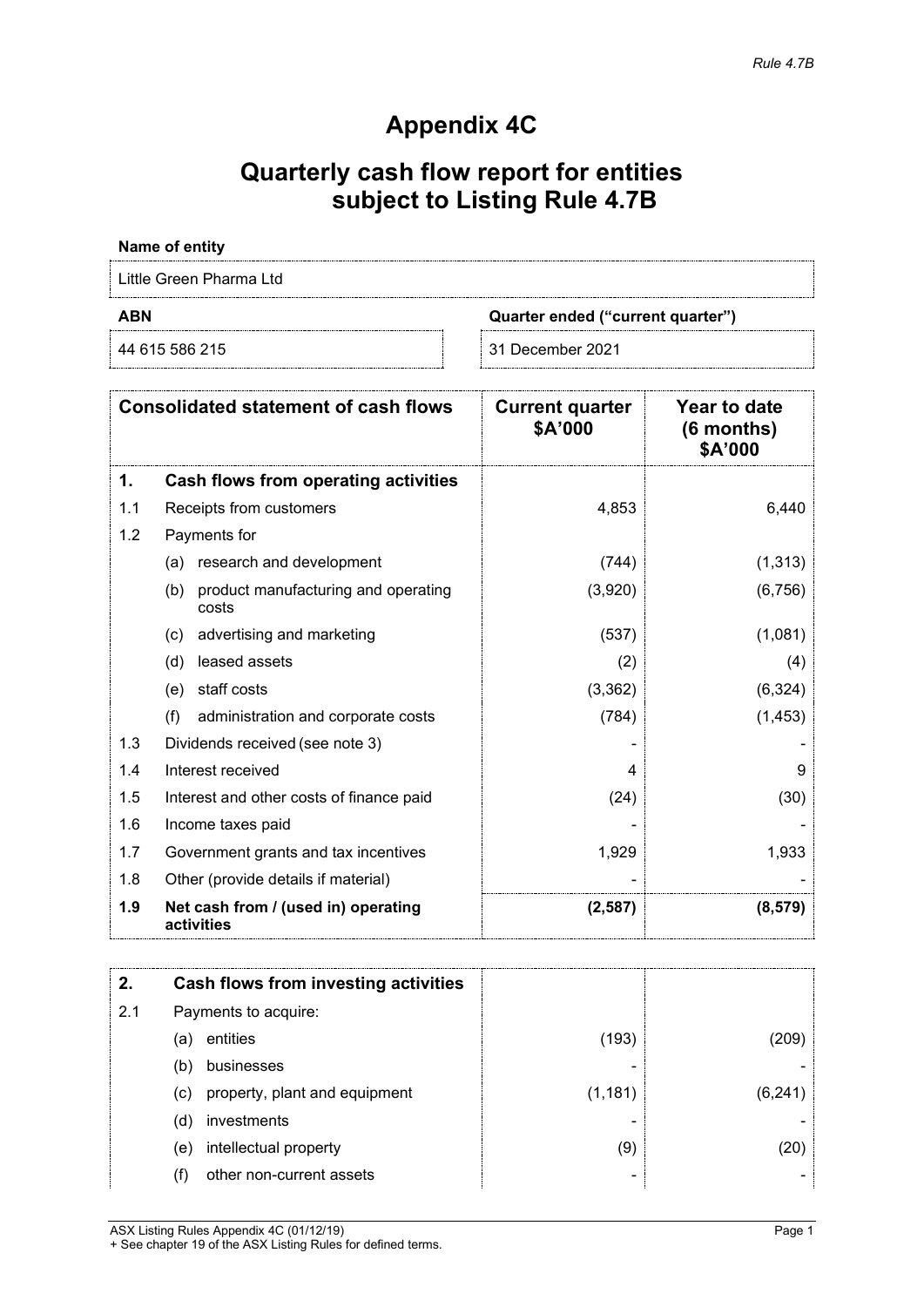|     | <b>Consolidated statement of cash flows</b>       | <b>Current quarter</b><br>\$A'000 | <b>Year to date</b><br>$(6$ months)<br>\$A'000 |
|-----|---------------------------------------------------|-----------------------------------|------------------------------------------------|
| 2.2 | Proceeds from disposal of:                        |                                   |                                                |
|     | entities<br>(a)                                   |                                   |                                                |
|     | (b)<br>businesses                                 |                                   |                                                |
|     | property, plant and equipment<br>(c)              | 24                                | 24                                             |
|     | (d)<br>investments                                |                                   |                                                |
|     | intellectual property<br>(e)                      |                                   |                                                |
|     | (f)<br>other non-current assets                   |                                   |                                                |
| 2.3 | Cash flows from loans to other entities           |                                   |                                                |
| 2.4 | Dividends received (see note 3)                   |                                   |                                                |
| 2.5 | Other (provide details if material)               |                                   |                                                |
| 2.6 | Net cash from / (used in) investing<br>activities | (1,359)                           | (6,446)                                        |

| 3.   | Cash flows from financing activities                                                          |      |       |
|------|-----------------------------------------------------------------------------------------------|------|-------|
| 3.1  | Proceeds from issues of equity securities<br>(excluding convertible debt securities)          |      |       |
| 3.2  | Proceeds from issue of convertible debt<br>securities                                         |      |       |
| 3.3  | Proceeds from exercise of options                                                             |      |       |
| 3.4  | Transaction costs related to issues of<br>equity securities or convertible debt<br>securities |      |       |
| 3.5  | Proceeds from borrowings                                                                      |      |       |
| 3.6  | Repayment of borrowings                                                                       |      |       |
| 3.7  | Transaction costs related to loans and<br>borrowings                                          |      |       |
| 3.8  | Dividends paid                                                                                |      |       |
| 3.9  | Other (provide details if material)                                                           | (74) | (135) |
| 3.10 | Net cash from / (used in) financing<br>activities                                             | (74) | (135) |

|     | Net increase / (decrease) in cash and<br>cash equivalents for the period |         |         |
|-----|--------------------------------------------------------------------------|---------|---------|
| 4.1 | Cash and cash equivalents at beginning of<br>period                      | 29.176  | 40.269  |
| 4.2 | Net cash from / (used in) operating<br>activities (item 1.9 above)       | (2,587) | (8,579) |
| 4.3 | Net cash from / (used in) investing activities<br>(item 2.6 above)       | (1,359) | (6.446  |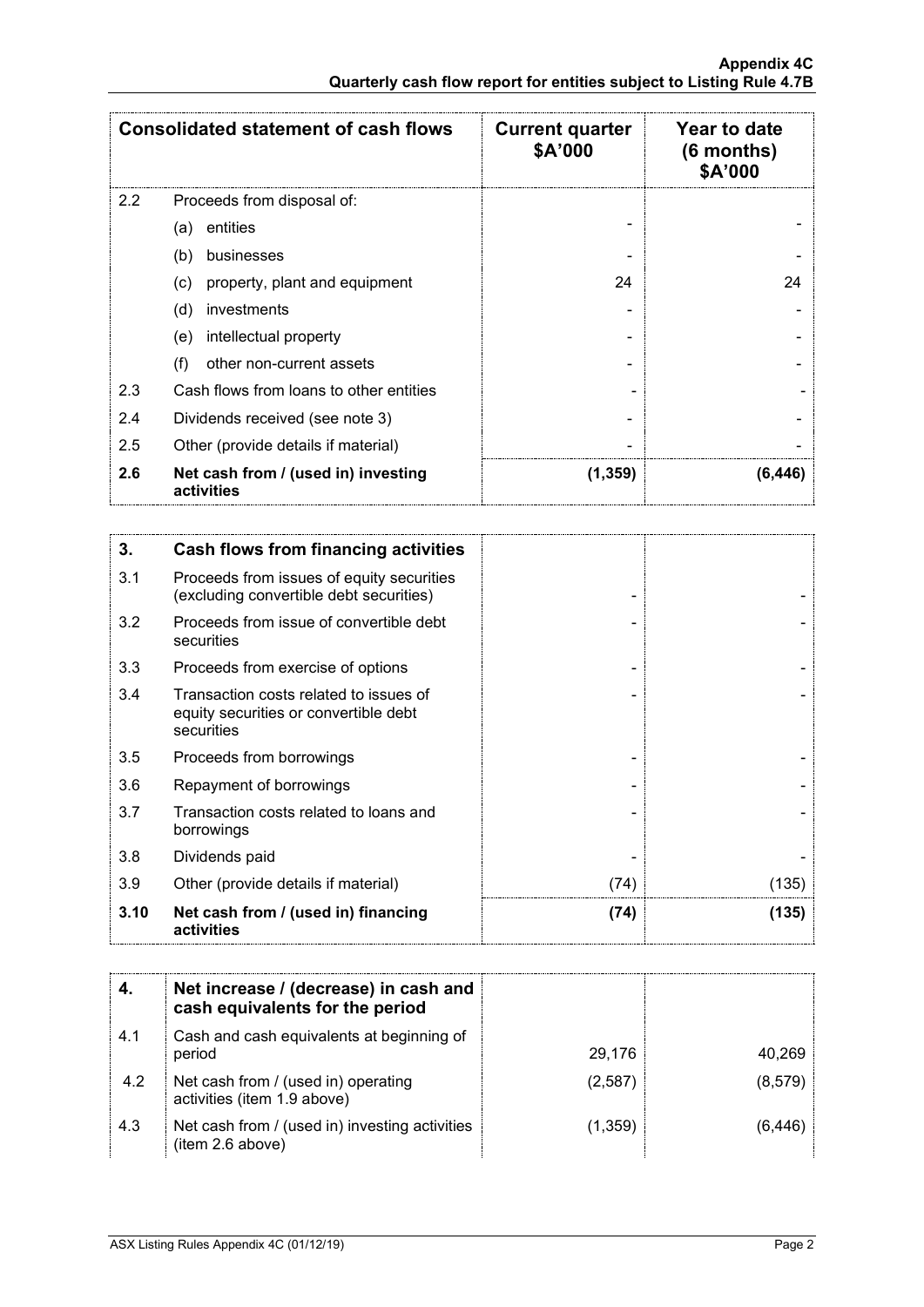|     | Consolidated statement of cash flows                                | <b>Current quarter</b><br>\$A'000 | Year to date<br>$(6$ months)<br>\$A'000 |
|-----|---------------------------------------------------------------------|-----------------------------------|-----------------------------------------|
| 4.4 | Net cash from / (used in) financing activities<br>(item 3.10 above) |                                   |                                         |
| 4.5 | Effect of movement in exchange rates on<br>cash held                |                                   |                                         |
| 4.6 | Cash and cash equivalents at end of<br>period                       | 25.170                            | 25.170                                  |

| 5.  | Reconciliation of cash and cash<br>equivalents<br>at the end of the quarter (as shown in the<br>consolidated statement of cash flows) to the<br>related items in the accounts | <b>Current quarter</b><br>\$A'000 | <b>Previous quarter</b><br>\$A'000 |
|-----|-------------------------------------------------------------------------------------------------------------------------------------------------------------------------------|-----------------------------------|------------------------------------|
| 5.1 | Bank balances                                                                                                                                                                 | 23.170                            | 27.176                             |
| 5.2 | Call deposits                                                                                                                                                                 | 2.000                             | 2.000                              |
| 5.3 | <b>Bank overdrafts</b>                                                                                                                                                        |                                   |                                    |
| 5.4 | Other (provide details)                                                                                                                                                       |                                   |                                    |
| 5.5 | Cash and cash equivalents at end of<br>quarter (should equal item 4.6 above)                                                                                                  | 25.170                            | 29.176                             |

#### **6. Payments to related parties of the entity and their associates**

- 6.1 Aggregate amount of payments to related parties and their associates included in item 1
- 6.2 Aggregate amount of payments to related parties and their associates included in item 2

| <b>Current quarter</b><br>\$A'000 |
|-----------------------------------|
| 206                               |
|                                   |

Payments to related parties solely represents remuneration and allowances paid to Directors of the Company.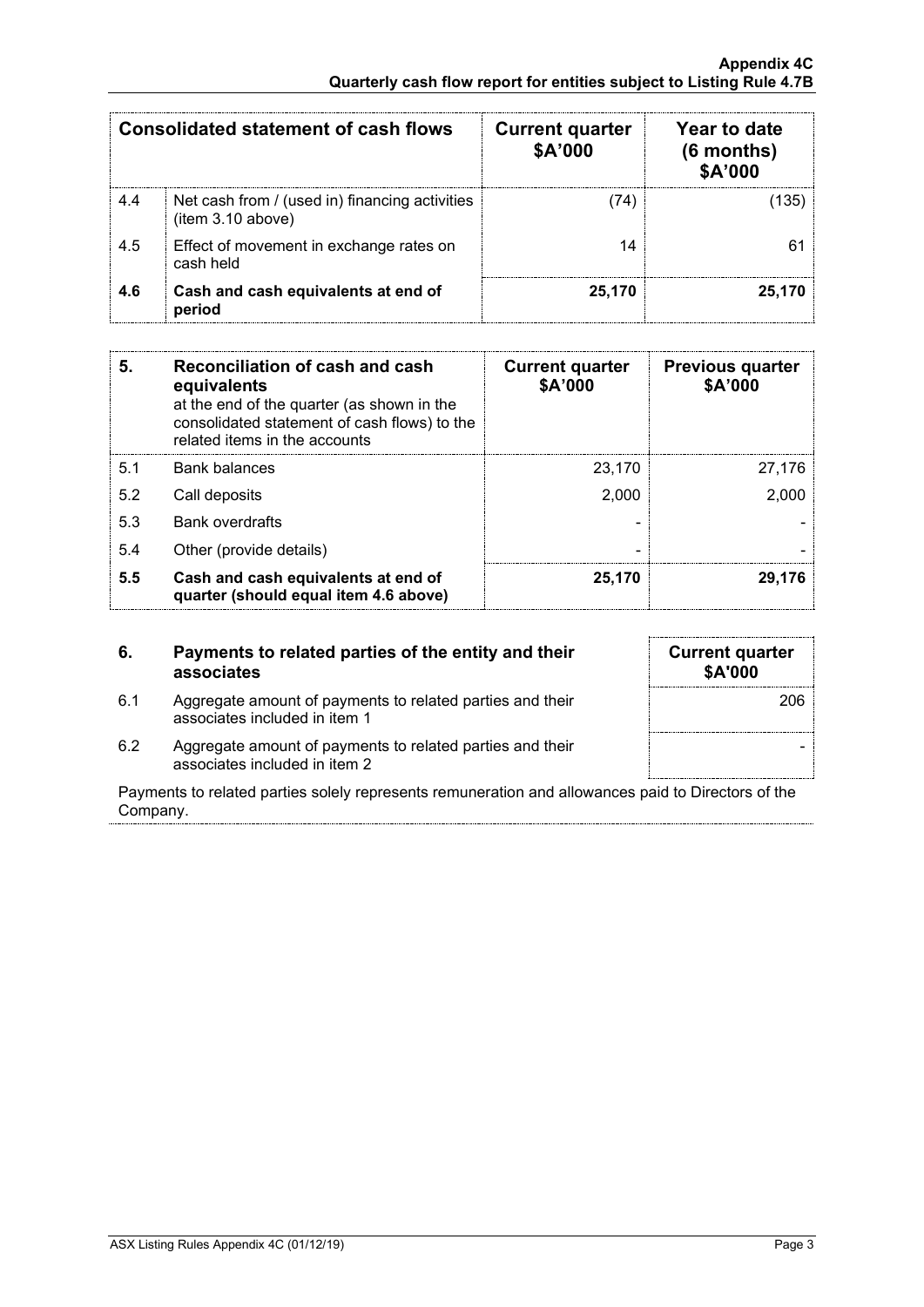| 7. | <b>Financing facilities</b>                                                                        |
|----|----------------------------------------------------------------------------------------------------|
|    | Note: the term "facility' includes all forms of financing<br>arrangements available to the entity. |
|    | Add notes as necessary for an understanding of the<br>sources of finance available to the entity.  |

- 
- 7.2 Credit standby arrangements
- $7.3$  Other (please specify)
- 7.4 **Total financing facilities** 5,830 1

| 7.  | <b>Financing facilities</b><br>Note: the term "facility' includes all forms of financing<br>arrangements available to the entity.<br>Add notes as necessary for an understanding of the<br>sources of finance available to the entity. | <b>Total facility</b><br>amount at quarter<br>end<br>\$A'000 | Amount drawn at<br>quarter end<br>\$A'000 |
|-----|----------------------------------------------------------------------------------------------------------------------------------------------------------------------------------------------------------------------------------------|--------------------------------------------------------------|-------------------------------------------|
| 71  | Loan facilities                                                                                                                                                                                                                        |                                                              |                                           |
| 7.2 | Credit standby arrangements                                                                                                                                                                                                            |                                                              |                                           |
| 7.3 | Other (please specify)                                                                                                                                                                                                                 |                                                              |                                           |
| 7.4 | <b>Total financing facilities</b>                                                                                                                                                                                                      | 5.830                                                        |                                           |
|     |                                                                                                                                                                                                                                        |                                                              | $\sim$ $\sim$ $\sim$                      |

- 7.5 **Unused financing facilities available at quarter end** 5,829
- 7.6 Include in the box below a description of each facility above, including the lender, interest rate, maturity date and whether it is secured or unsecured. If any additional financing facilities have been entered into or are proposed to be entered into after quarter end, include a note providing details of those facilities as well.

The loan facilities relate to the Company's unconditional approval for:

- business markets loan with the National Australia Bank Ltd ("NAB") of A\$3.77 million, with a drawn rate of 3.79%, maximum three year term and is secured by registered first mortgage on the Company's south-west property complex; and
- equipment finance revolving facility with the NAB, with a variable interest rate, a limit of A\$2.00 million and is secured by a chattel mortgage over the underlying equipment.

The credit standby arrangements relate to the Company's credit card facility with the National Australia Bank ("NAB") at a variable interest rate and an unspecified term. As part of this facility, the NAB holds a \$60,000 term deposit as security.

| 8.  | Estimated cash available for future operating activities                     | \$A'000 |
|-----|------------------------------------------------------------------------------|---------|
| 8.1 | Net cash from / (used in) operating activities (Item 1.9)                    | 2.587   |
| 8.2 | Cash and cash equivalents at quarter end (Item 4.6)                          | 25.170  |
| 8.3 | Unused finance facilities available at quarter end (Item 7.5)                | 5.829   |
| 8.4 | Total available funding (Item $8.2 +$ Item $8.3$ )                           | 30.999  |
| 8.5 | Estimated quarters of funding available (Item 8.4 divided by<br>Item $8.1$ ) |         |

- 8.6 If Item 8.5 is less than 2 quarters, please provide answers to the following questions:
	- 1. Does the entity expect that it will continue to have the current level of net operating cash flows for the time being and, if not, why not?

#### Answer: N/A

2. Has the entity taken any steps, or does it propose to take any steps, to raise further cash to fund its operations and, if so, what are those steps and how likely does it believe that they will be successful?

#### Answer: N/A

3. Does the entity expect to be able to continue its operations and to meet its business objectives and, if so, on what basis?

Answer: N/A